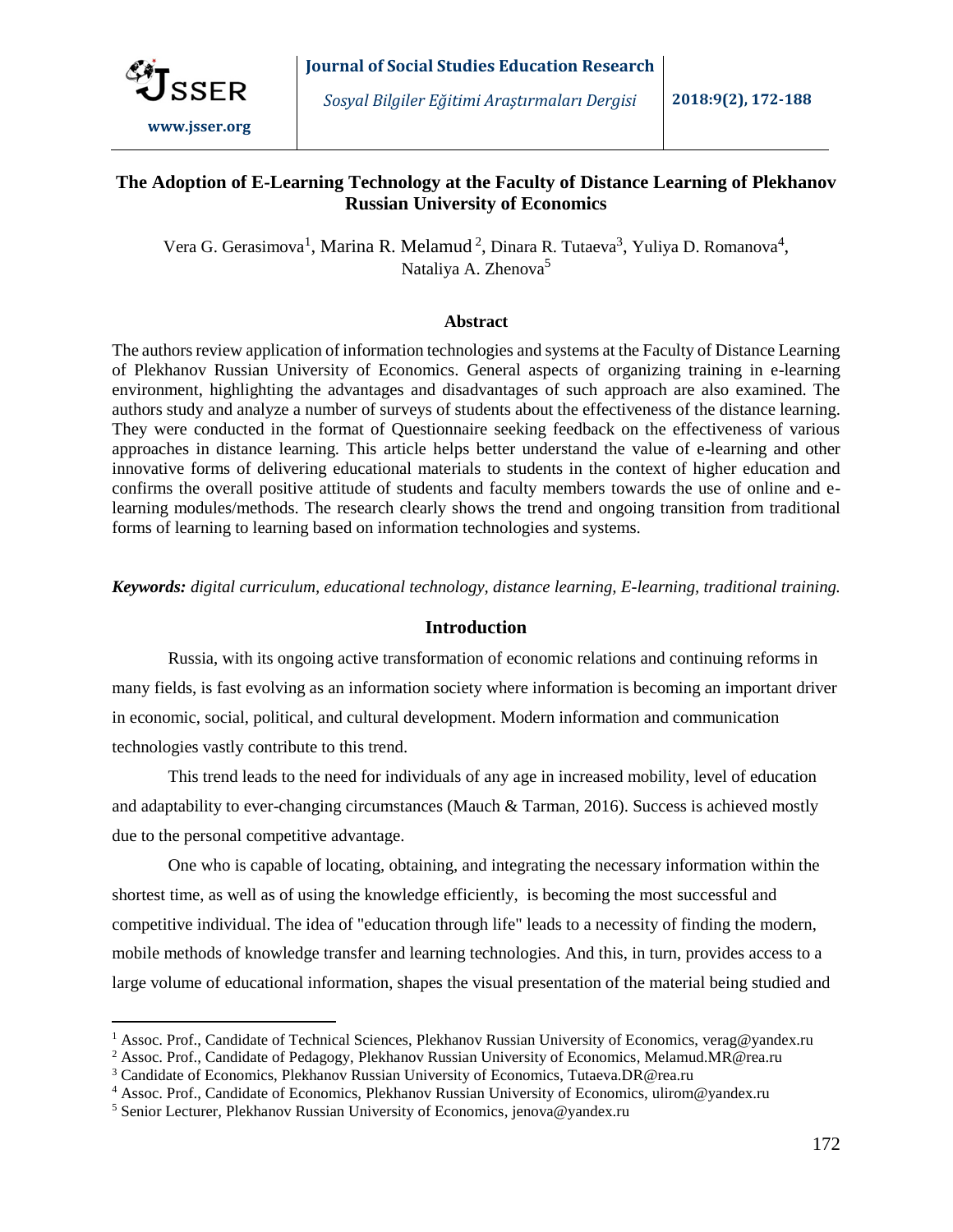the support to active teaching methods, and introduces modular design that allows for replicating of individual components of information technology tools. The Internet and information and communication technologies have transformed traditional teaching and learning techniques into new methods known as electronic learning, or e-learning (Huynh and Le Thi, 2014). The focus of this paper is to provide a current overview of Distance Learning in Plekhanov Russian University of Economics in Russia.

The possibility to exchange the necessary amount of information among users located at considerable distance from each other, communicate with each other in an online mode, post information on various sites of the global network, making it available for everyone, - all of this became possible with the development of information technology.

Organizations are turning to e-learning to save training time and travel costs associated with traditional face-to-face training. However, the savings do not justify themselves when e-learning is not effective in delivering knowledge and developing skills needed to the desired results. Can e-learning help achieve adequate level of knowledge required for a knowledge-based economy of this century? Part of the answer will depend on the quality of instructions embedded in the e-learning product that you design or select today.

### **Literature Review**

Implementation of digital curriculum in higher education focuses on improving the quality and expansion and modernization of teaching methods (Al-Awidi & Aldhafeeri, 2017, Tarman, 2016; 2017; Tarman & Chigisheva, 2017). Currently, there is an ongoing transition from traditional forms of learning to learning based on information technologies and systems. Organization of the learning process in e-learning environment is an important and evolving component of academic work at the Faculty of Distance Learning. According to D.R. Garrison (2011), e-learning refers to the electronically mediated asynchronous and synchronous communication for purpose of constructing and confirming knowledge.

Intensive e-learning is used widely to support a variety of learning goals: for professional or specialized (sectorial) training - 74% for continuing training (Compliance Training) - 68% and training on General software (Desktop Application – desktop application system) - 66% (Industry Report, 2014). Some of the training areas, to a lesser extent relying on online learning, include sales, customer service, and development of managerial and leadership skills. Development of interpersonal, "soft" skills is as a common element of such training areas, and is perceived to benefit most from a full-time classroom environment.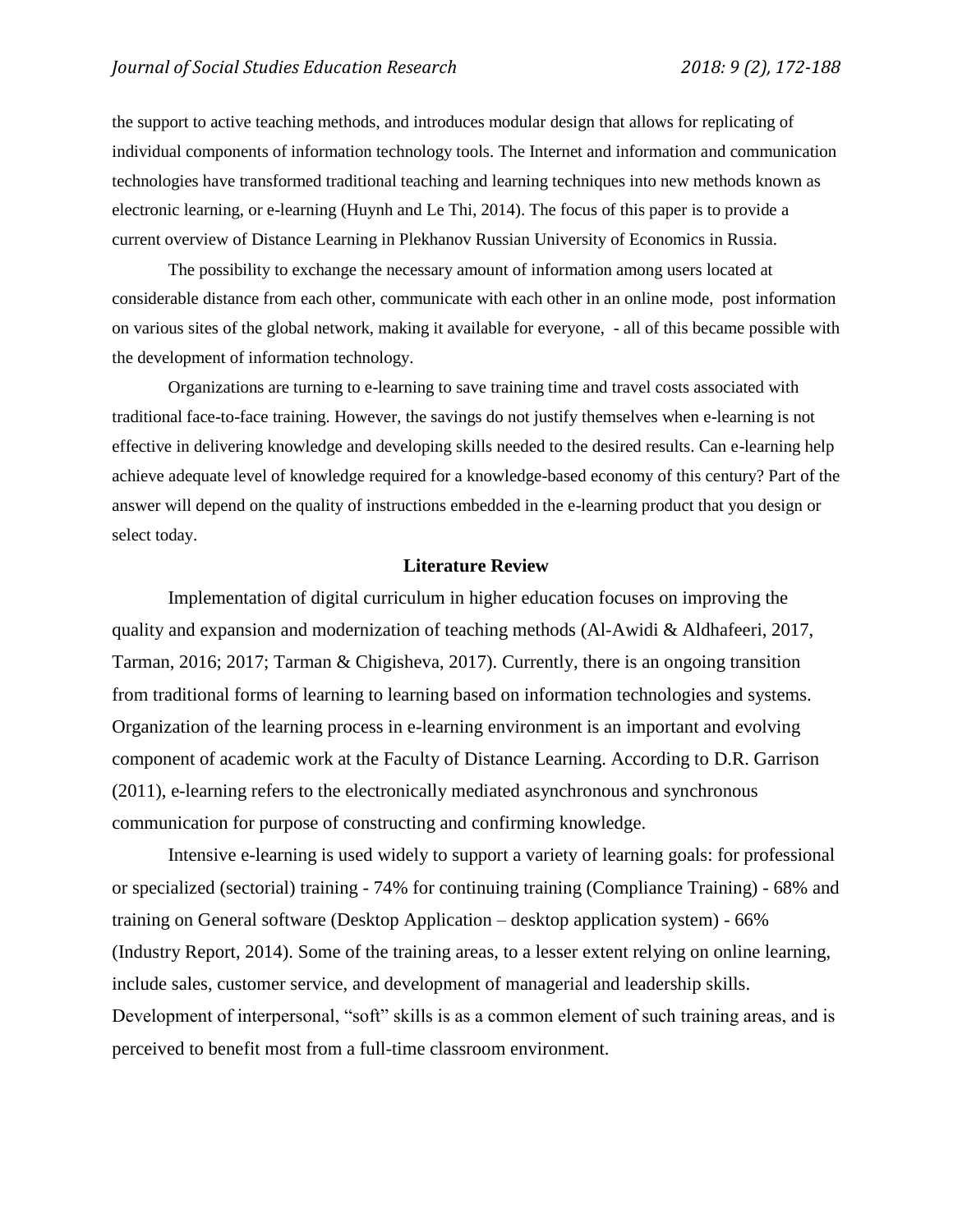High and steadily growing annual investments in training over the last four years amounted to USD 50-60 billion spent on training the employees in corporate and government organizations in the United States (Industry Report, 2014), and these figures do not include the most costly elements of training: salaries, time and the cost of lost opportunities of the students. Researchers report that the use of e-learning as a supplement to traditional fully face-to-face (f2f) classroom-based learning has increased dramatically in recent years (Costley et al., 2017, Lee and Lee, 2015, Bonk et al., 2002, Graham et al., 2013).

Distance learning offered a different approach to improve and raise the level of education, devoid of the above disadvantages and with a number of additional features. Distance learning is based on purposeful and controlled by the teacher intensive independent work of the student, who can be trained at a comfortable place, under the individual schedule, having a set of specialized learning tools and opportunity to contact and communicate with the teacher during the learning process (Morgan, 2002, Traphagan, 2005, Gladilina et al., 2016, Bruskin, 2016).

The main advantages of distance learning approach for students are:

- flexibility of a learning schedule (at any time and at any available study place);
- possibility to learn individually per their own abilities;
- objective and independent method of assessment of knowledge;
- $\bullet$  the possibility to consult with the instructor during the training (online consultation);
- relatively low incurred costs.

For teachers and practitioners, this form of education provides additional opportunities for the delivery of material to students, in fact, is becomes possible to provide training to the greater amount of students with the same work load for the trainer. Distance learning, with its obvious advantages, quickly gained huge popularity in the field of education. This form of learning enables large companies to quickly improve the level of training for their staff, at a relatively low cost, with high efficiency, and with minimal interruption of the business process. The number of students practicing distance learning has been steadily increasing over the years (Allen & Seaman, 2013, Kim & Santiago, 2005, Lim, 2014, Nikolaeva & Pak, 2017).

The degree of involvement in the Internet-based education, the number of courses in the online mode, their themes, different ways of implementation and the overall focus in general, has led to the emergence of the more capacious concept of "e-Learning". Remote knowledge sharing and collaboration, the use of new multimedia technologies and the Internet to enhance and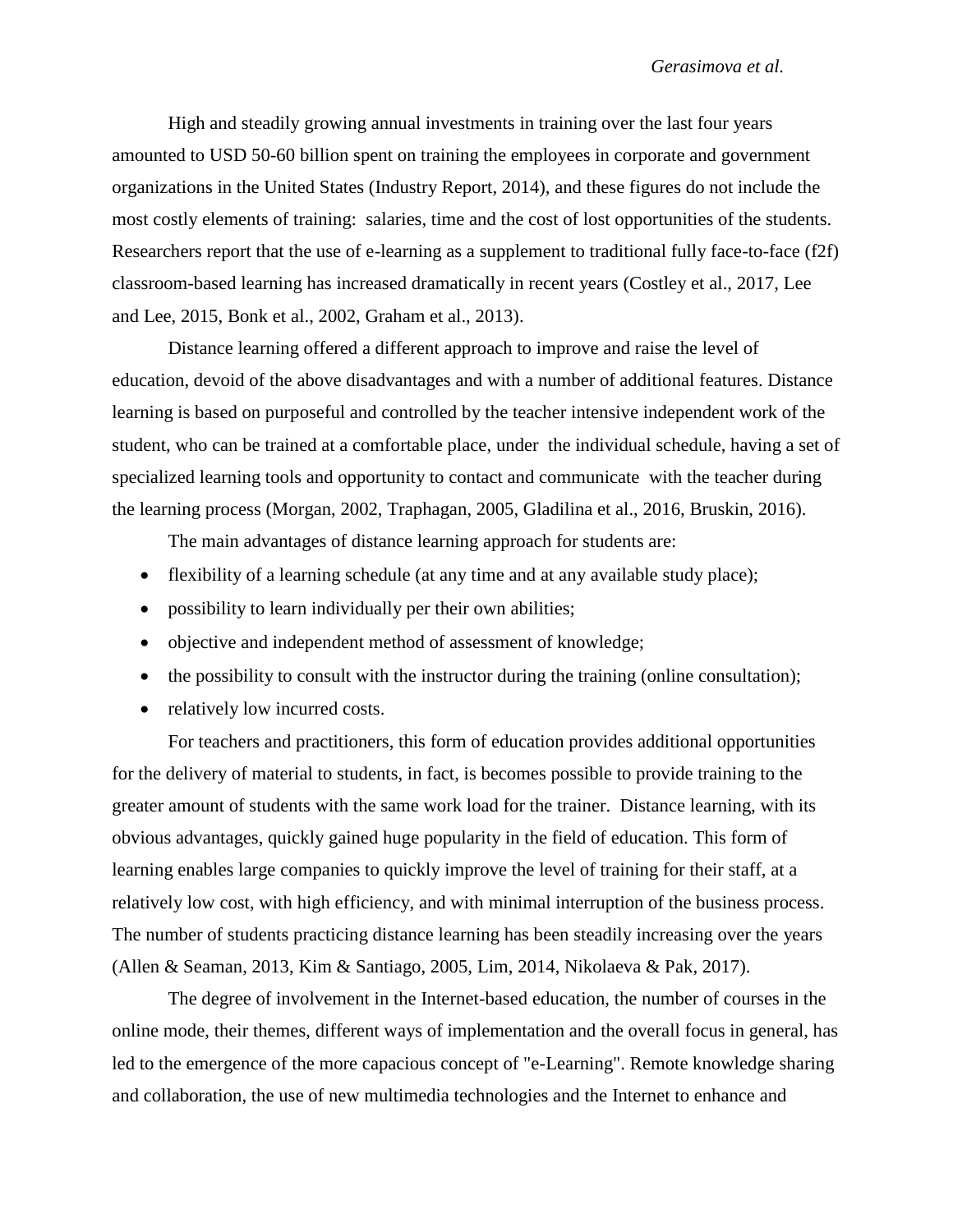improve the quality of education by increasing access to resources and services, - all of this is e-Learning. Stimulating and informative training process, which uses interactive electronic means of information delivery, such as CDs, the corporate networks, and the Internet, - all of this is e-Learning.

In addition to its original tasks, distance learning through the e-learning can assist in increasing the quality, level, and effectiveness of traditional method and way of learning, as well as be a great addition to the face to face training.

The main advantages of E-learning (Kovaltchuk et al., 2016; Eady & Lockyer, 2013) are:

- Virtually unlimited freedom of access through the Internet; a student has the opportunity to access electronic resources of the course from any location where there is an access to the global information network.
- Competent, high-quality education with the participation of a entire team of competent, highly qualified professionals creating the courses, e-learning becomes modern and high quality training.
- Low pricing without requiring extra cost to a student for the purchase of educational materials, the learning process involves only exchange of information over the Internet.
- Possibility of modular division of the content of the electronic course small blocks of information make learning more flexible and make it easier to find the necessary materials.
- Flexible training schedule completely adapting the entire learning process to fit his or her capabilities and needs, the learner chooses the sequence and duration of the learning time.
- Facilitation of on the job training the learner can easier receive necessary training without separation from work process. Training materials are also available for learners at home and even while they are commuting.
- Both students and instructors have an instant access to the latest updates in curriculum, which supports constant development of their skills and knowledge in accordance with the newest modern informational technologies and educational standards.
- Ability to define assessment criteria knowledge acquired in the learning process is evaluated against clear and tested criteria.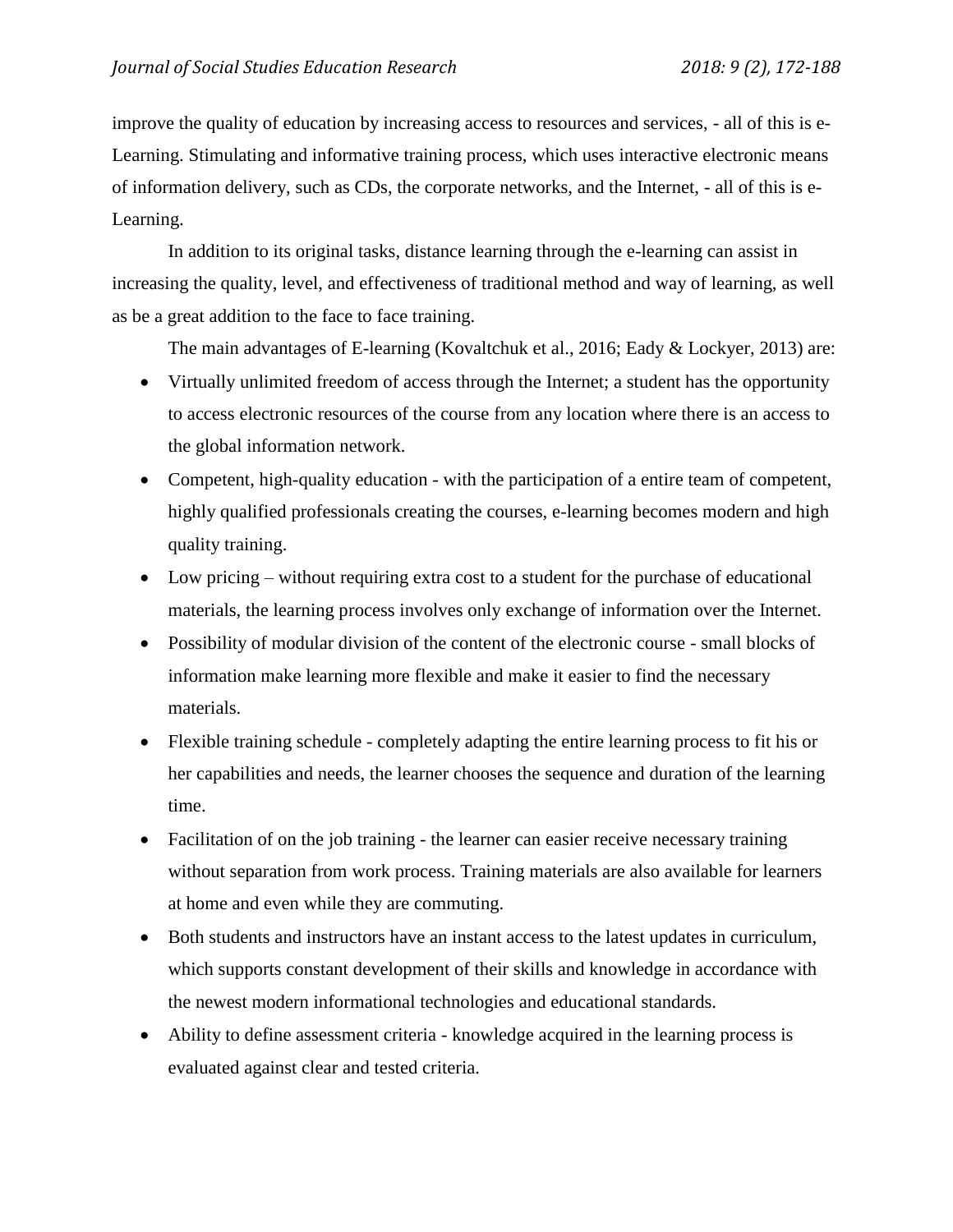The students themselves appreciate and highly value the above listed benefits. Company SkillSoft has surveyed students from several major foreign universities that use e-learning as a supplement to traditional education. Flexibility, time savings, simplicity and easy access of past educational material were marked by students as the clear advantages of e-learning (Pappas, 2015). Russian researchers also evaluated these advantages of e-learning (Nedelkin et al., 2016). Digital technology allows students and teachers to interact with the curriculum through the use of a wide range of digital tools (Purcell et al., 2013). H.M. Al-Awidi and F.M. Aldhafeeri (2017) noted that "These tools provide students and instructors with access to primary source learning materials, utilizing new methods to collect and record data, communicate, and share learning experiences with teachers; moreover, students can publish and present their knowledge" (Al-Awidi & Aldhafeeri, 2017, p. 107). Other electronic resources can support the digital curriculum, such as Twitter, Blogs, Wikis, and YouTube, and other applications can be used to engage, instruct, and assess students' learning results. Students and educators are expected to be connected to these resources all the time during the learning process and to personalize their learning experience through the use of technology (Moeller & Reitzes, 2011).

However, with the clear and obvious advantages of e-learning, we should consider a number of remaining issues and possible drawbacks:

- The necessity to maintain high quality of electronic courses: who and how is assessing it?
- Need for self-discipline and additional motivation.
- The legal issues associated with intellectual property protection.
- Information security, technology issues.
- Financial implications: cost of development and updating of electronic courses (Chih-Min Ma & Cheng, 2013; Wu et al., 2010; Yang & Liu, 2007).
- No face-to-face interaction with the trainer (live connection with a more experienced practitioner) and peers, lack of networking, lack of peer contact and social interaction (Tran, 2016). Some students may feel isolated (Žuvi-Butorac et al., 2011).
- Possible lack of control: there is always the risk that learners will go through the material without paying enough attention.
- HR-related issues of providing and organizing training of trainers and curriculum designers who are willing and able to continually update and develop courses (Konak et al., 2017).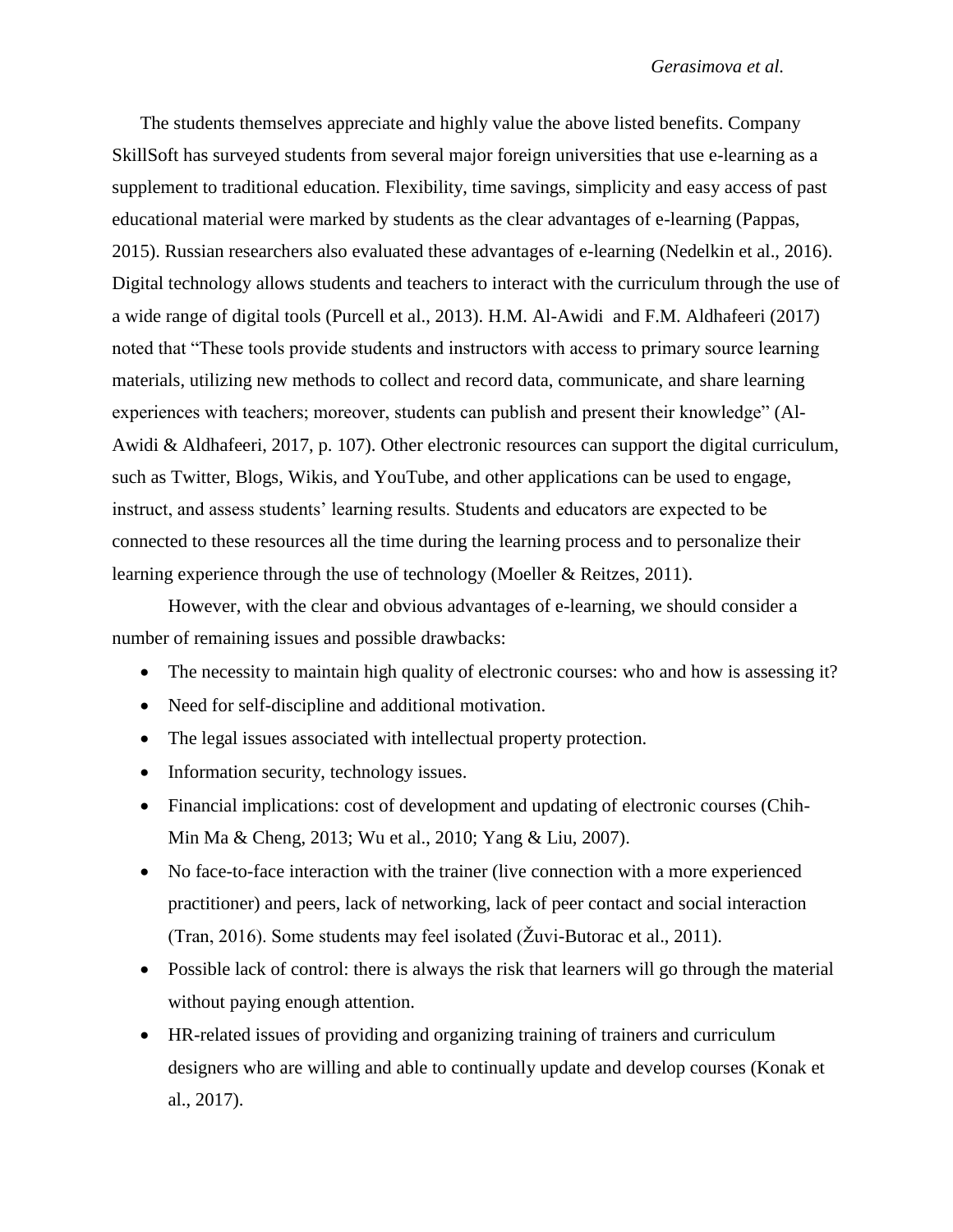Therefore, although e-learning increases flexibility of access, eliminates geographical barriers, and improves convenience and effectiveness for individualized and collaborative learning, certain shortcomings exist.

## **Methodological Framework**

*The objective of the research* is to improve understanding of e-learning implementation for the Russian higher education institutions.

*The aims of the research are:*

- to examine the general aspects of organizing training in e-learning environment;
- to consider the advantages and disadvantages of such approach;
- to study and analyze a number of surveys of students and teachers about the effectiveness of the distance learning;
- $\bullet$  to give diagrams showing different aspects of the perception of  $e$  learning by students and by teachers;
- to find out the innovations of organizing training in e-learning environment that make them attractive for the Russian higher education institutions.

The research was conducted at the Faculty of Distance Learning of Plekhanov Russian University of Economics (FDL). FDL constantly monitors performance indicators of the application and effectiveness of e-learning. For this purpose, in particular, was conducted the survey of students and instructors on the effectiveness of e-learning. This study examines factors that determine the attitude of learners toward an e-learning approach, using data collected by questionnaire from a sample of 400 students and 540 professors and faculty members involved in an e-learning environment at the FDL. A theoretical model is derived from previous studies and is analyzed and developed using structural equation modeling techniques. Based on the theoretical findings, a hierarchy of practical objectives and associated actions are suggested for improving the learner's satisfaction with the e-learning technics. These practical suggestions are expected to be of interest to education professionals and e-learning developers. The suggested actions relate directly or indirectly to:

- (a) increasing the amount of interactions among students and faculty;
- (b) increasing the individual's perception of the e-learning and an easy to use tool;
- (c) improving the learner's skills;
- (d) ensuring that the e-learning provides flexible access to instructional/assessment media; and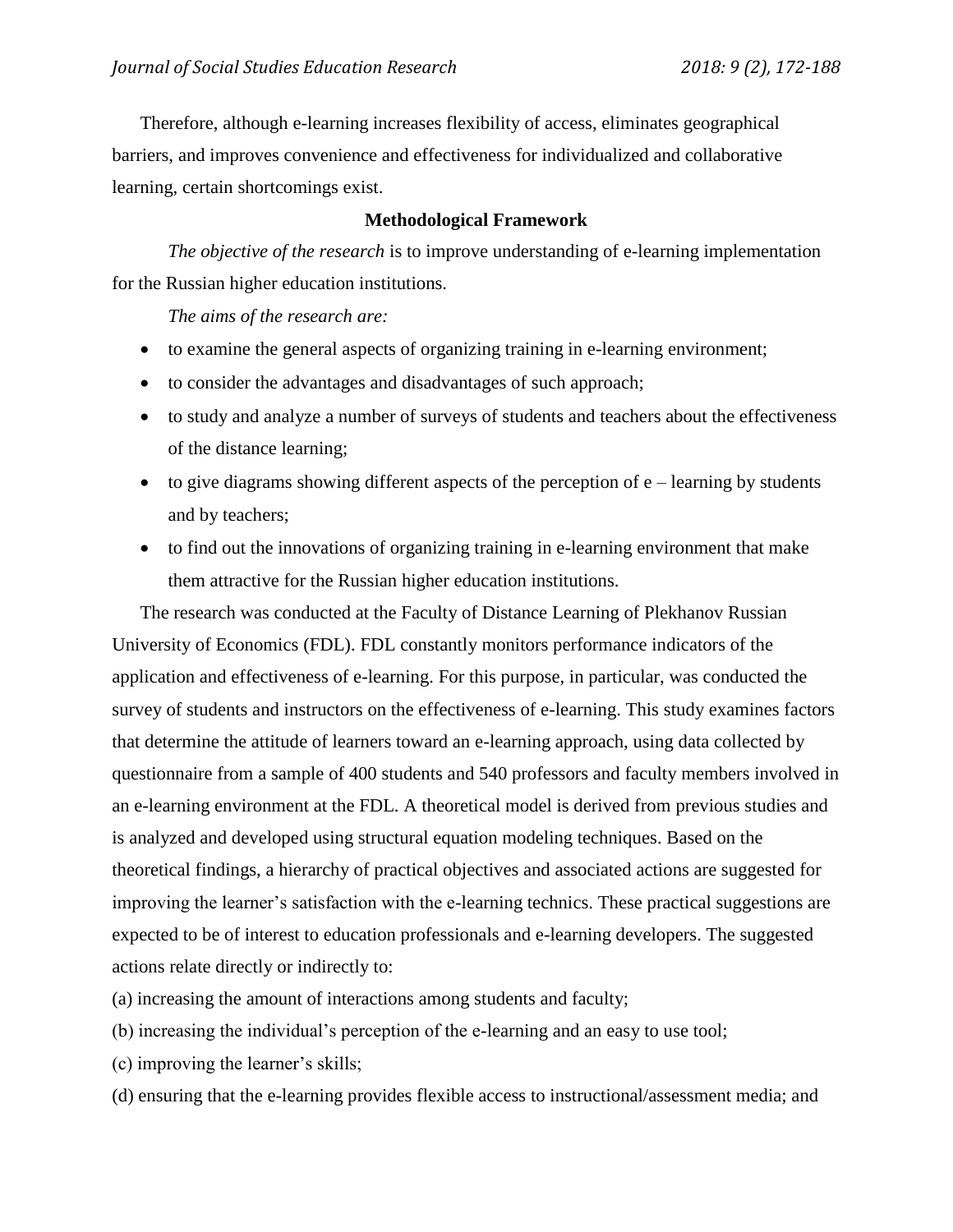(e) ensuring the relevance of the information and its presentation in the e-learning.

In order to improve understanding of e-learning implementation at FDL, this study investigates the primary factors influencing students' and teachers' attitude toward e-learning using a revised version of Technology Acceptance Model (TAM).

The Technology Acceptance Model (TAM), proposed by F.D. Davis (1985), is one of the most influential models of user acceptance of information systems. The Davis technology adoption model operates on two main concepts: perceived usefulness and perceived ease of use (Davis et al., 1989). K.N.N. Tran also used TAM in his research and wrote in 2016 "Because the aim of this research is to examine the learner's attitude in the context of e-learning, three variables in the TAM were selected for the theoretical model: perceived Usefulness; Perceived Ease of Use; and Attitude" (Tran, 2016, p. 254). Because our research goal is to study how students and teachers perceive the application of e-learning, we use The Technology Acceptance Model by F.D. Davis (1985) too. Perceived Usefulness is an indicator reflecting the degree of confidence of the users that the technology will increase their productivity. Perceived Ease of Use is an indicator showing the degree of confidence of the users that the use of this technology will be associated with the application of the least possible effort. Attitude indicates positive or negative aspects of the users' perception.

TAM postulates that the attitude toward using a system is determined by Perceived Usefulness and Perceived Ease of Use, while Perceived Usefulness and Perceived Ease of Use are influenced by external variables. Based on TAM, several previous studies in e-learning adoption and acceptance found that Perceived Usefulness and Perceived Ease of Use have a significant direct effect on attitude towards using an e-learning system (Cheng, 2011, Hsieh et al., 2014, Park, 2009, Saadé et al., 2007, Sánchez & Hueros, 2010, Tselios et al., 2011). In elearning context, N.K. Tselios, S. Daskalakis and M. Papandopoulou (2011) and L.-Y. Hsieh, Y.- J. Lu and Y.-H. Lee (2014) showed that Perceived Usefulness and Perceived Ease of Use play important roles in affecting student attitude. These researchers also found support for the effect of Perceived Ease of Use on the Perceived Usefulness of an e-learning system. J.-H. Wu, T.-L. Hsia, Y.-W. Liao and R. Tennyson (2008) and Q.L. Huynh and T.L. Le Thi (2014) showed that Perceived Value and Perceived Ease of Use had positive effects on a student's Attitude toward elearning where Perceived Value had a similar meaning to Perceived Usefulness. The findings indicated that students' perceived usefulness and ease of use positively affected their acceptance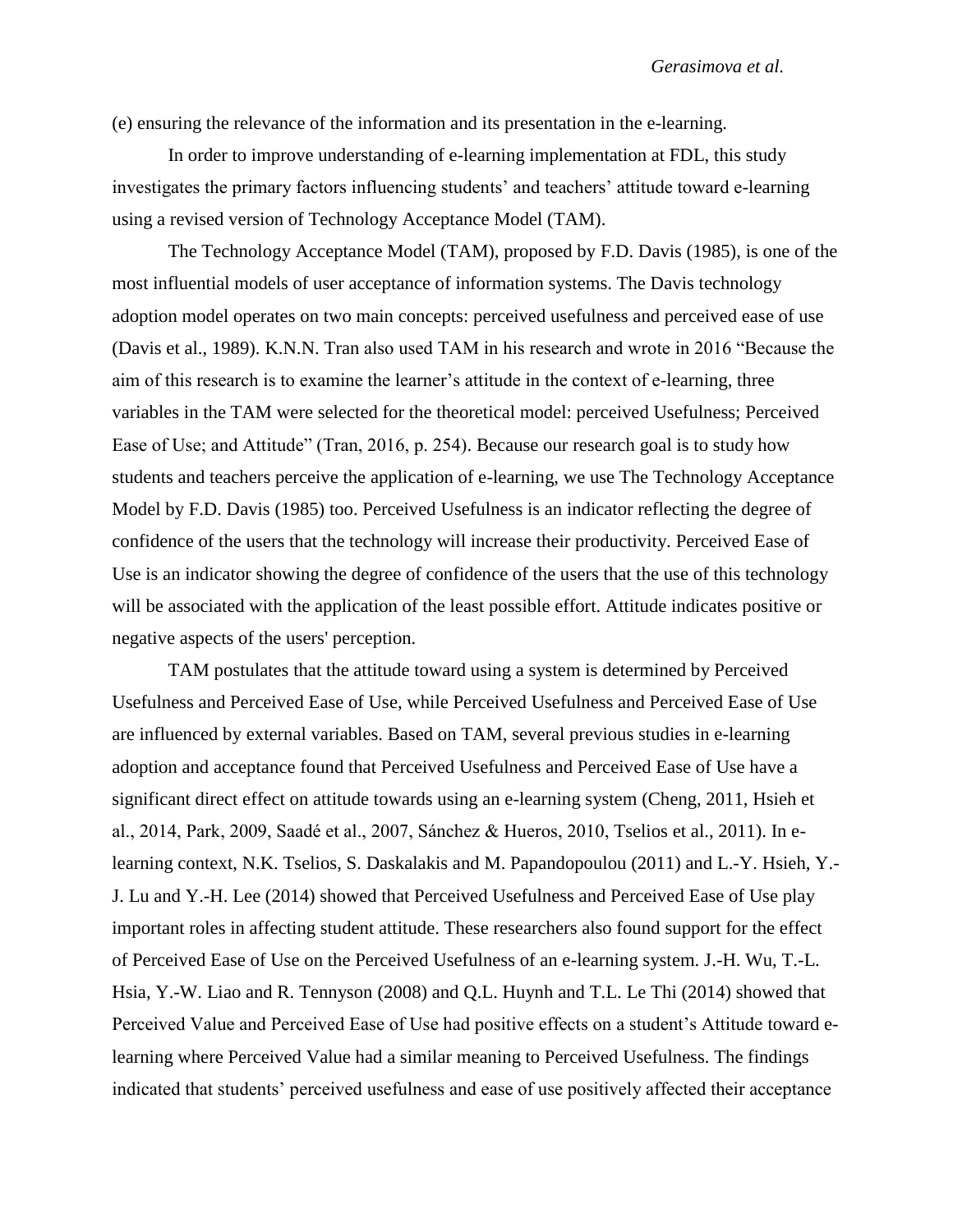of e-learning for study. The link between students' perceived ease of use and acceptance of elearning was also mediated by their perception on the usefulness.

## *Profile of the Respondents-students*

According to the answers to the questions of the first section of the questionnaire, we discovered that: 53% of the respondents were females; 6% of the respondents earlier have had experience with e-learning. The average age of respondents was 23 years. Half of respondents belong to the 18-22 years old age group and 41 percent belong to 23-27 years old age group.

# *Profile of the Respondents-instructors*

From the answers to the questions in the first section of the questionnaire, we found that: 72 % of the respondents were females; 69 % earlier have had e-learning experience. Half of respondents belong to 30-45 years old age group, and 41% – to 45-55 years old age group. The average age of respondents was 45 years. All respondents held a bachelor degree, and some of them held a master degree. After all we considered that the under test persons included individuals who were mature, well educated, and had real experience to be able to provide valid and reliable responses to the questionnaire.

# *Some question samples from the second questionnaire section*  How do you like working with a computer tutorial?

- really like it
- rather like than not like
- like average
- rather not like
- utterly not likes
- I don't know, I can't say

Does using a computer tutorial reduce the time you spend studying a subject?

- quite true;
- true;
- rather Yes than No
- difficult to answer;
- rather No than Yes:
- wrong
- utterly wrong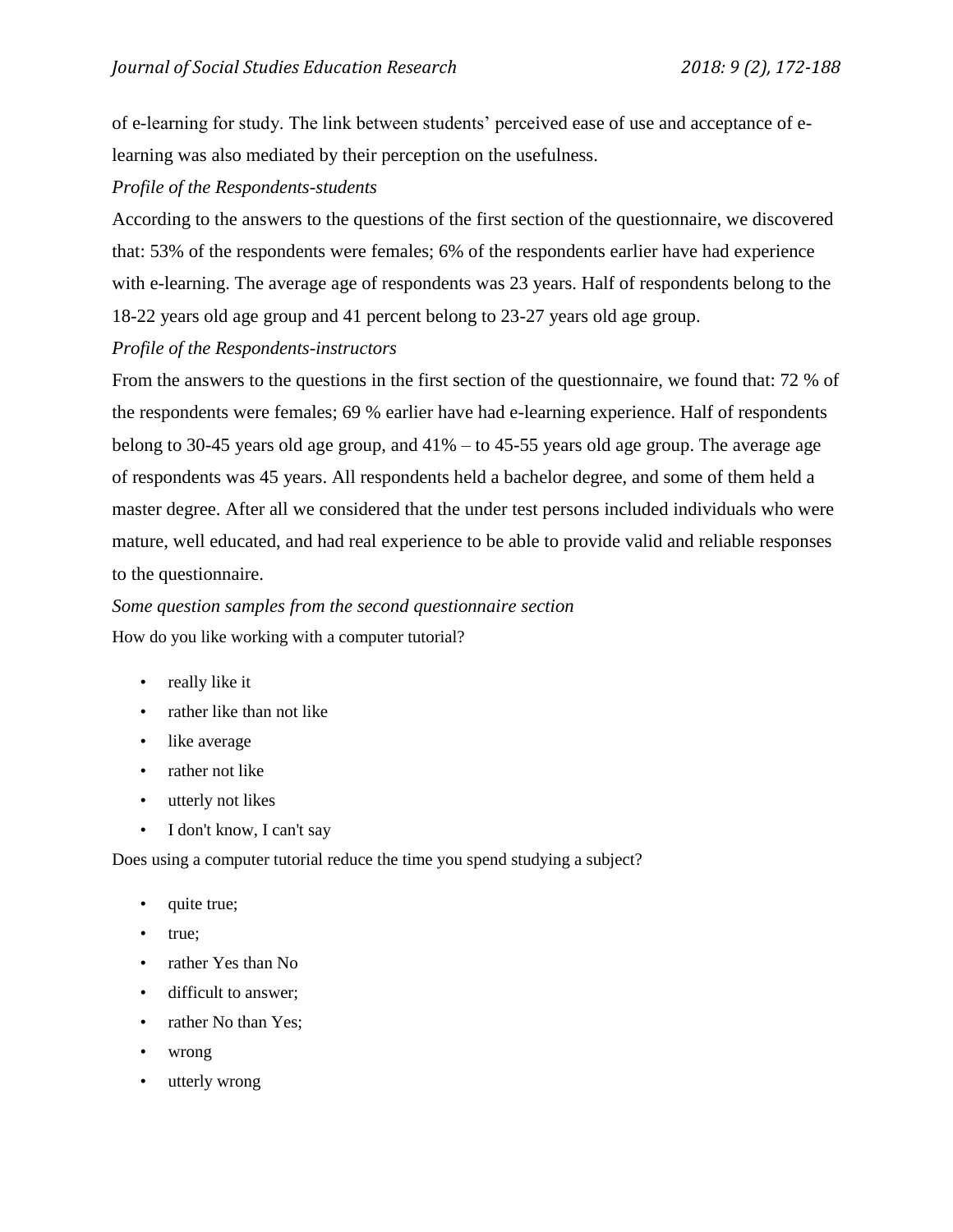How do you assess the role of the computer tutorial at the classes?

- helps to better understand the learning material
- helps to remember the learning material better
- increases interest in the subject under study
- not plays no role
- serves as a means of entertainment
- distracts attention
- prevents to perceive educational material, does not allow to concentrate

Would you like to see classes using a computer tutorial more often?

- quite true;
- true;
- rather Yes than No
- difficult to answer;
- rather No than Yes;
- wrong
- utterly wrong

What attracts you more in a computer tutorial?

- consistent and logical presentation of the material
- exciting presentation of the material
- colorful design of educational material
- the ability of self-control
- various forms of information presentation
- nothing attracts

### **Results and Discussion**

The authors processed the results of the survey of students and found that 92% of students believing that the use of e-learning reduces their time spent on the study of the subject. Vast majority (97%) of students support and welcome the e-learning approach (Fig. 1) and more than 40 % "really like it".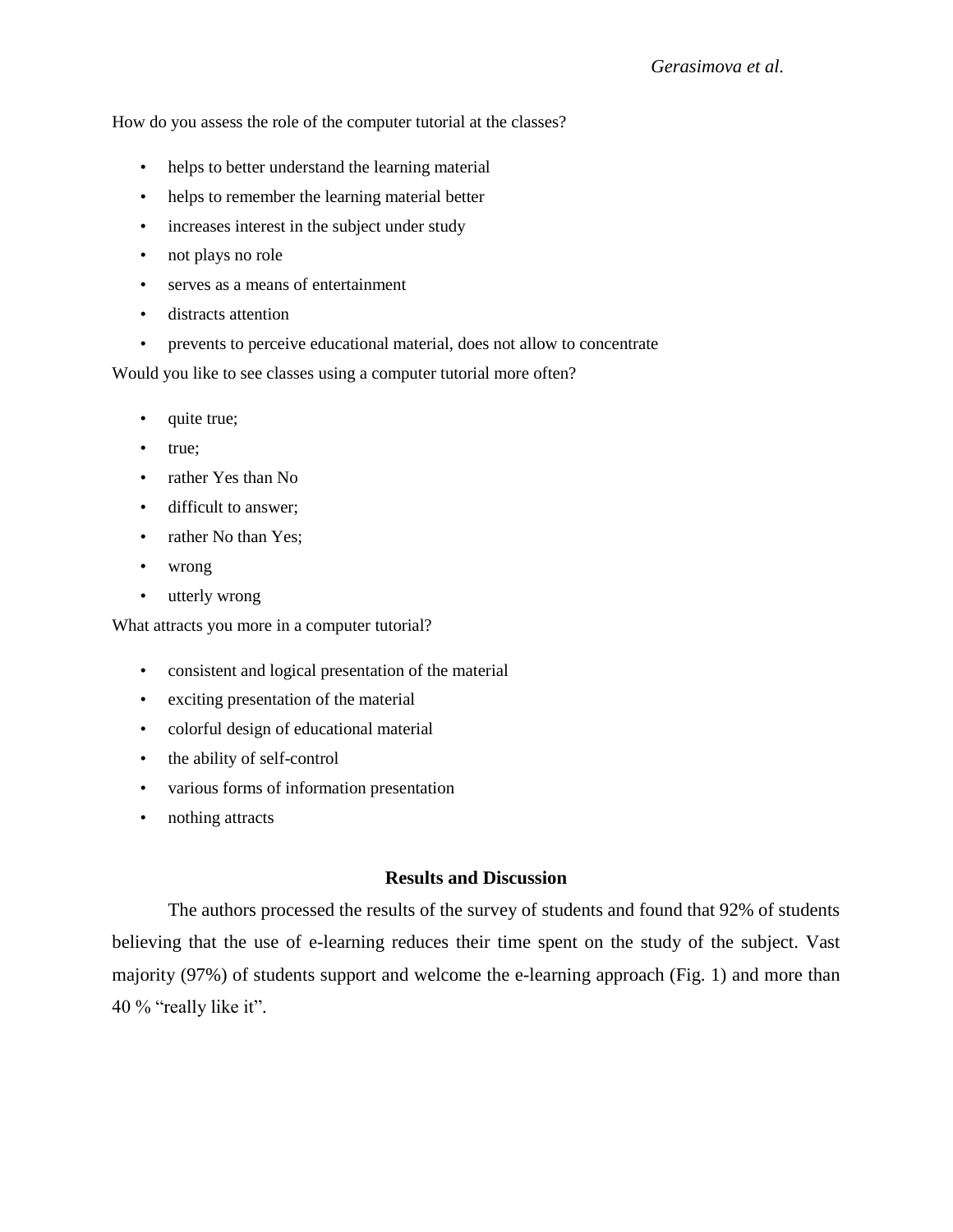

*Figure 1.* The results of questioning of students on the effectiveness of e-learning

### *Source:* the authors

94% of interviewed students believe that e-learning is appropriate and helps to better learn the material (Fig. 2). Only 6% of interviewed students (3 % of respondents indicated that they were "unaffected" and 3 % considered that they were" obstructing") were dissatisfied with the use of e-learning.



*Figure 2.* The results of questioning students on the role of e-learning

## *Source:* the authors

When answering the question of what attracts students in e-learning, we obtained the following answers (Fig. 3). So, the ability of self-control is named by students as the most significant advantage of e-learning.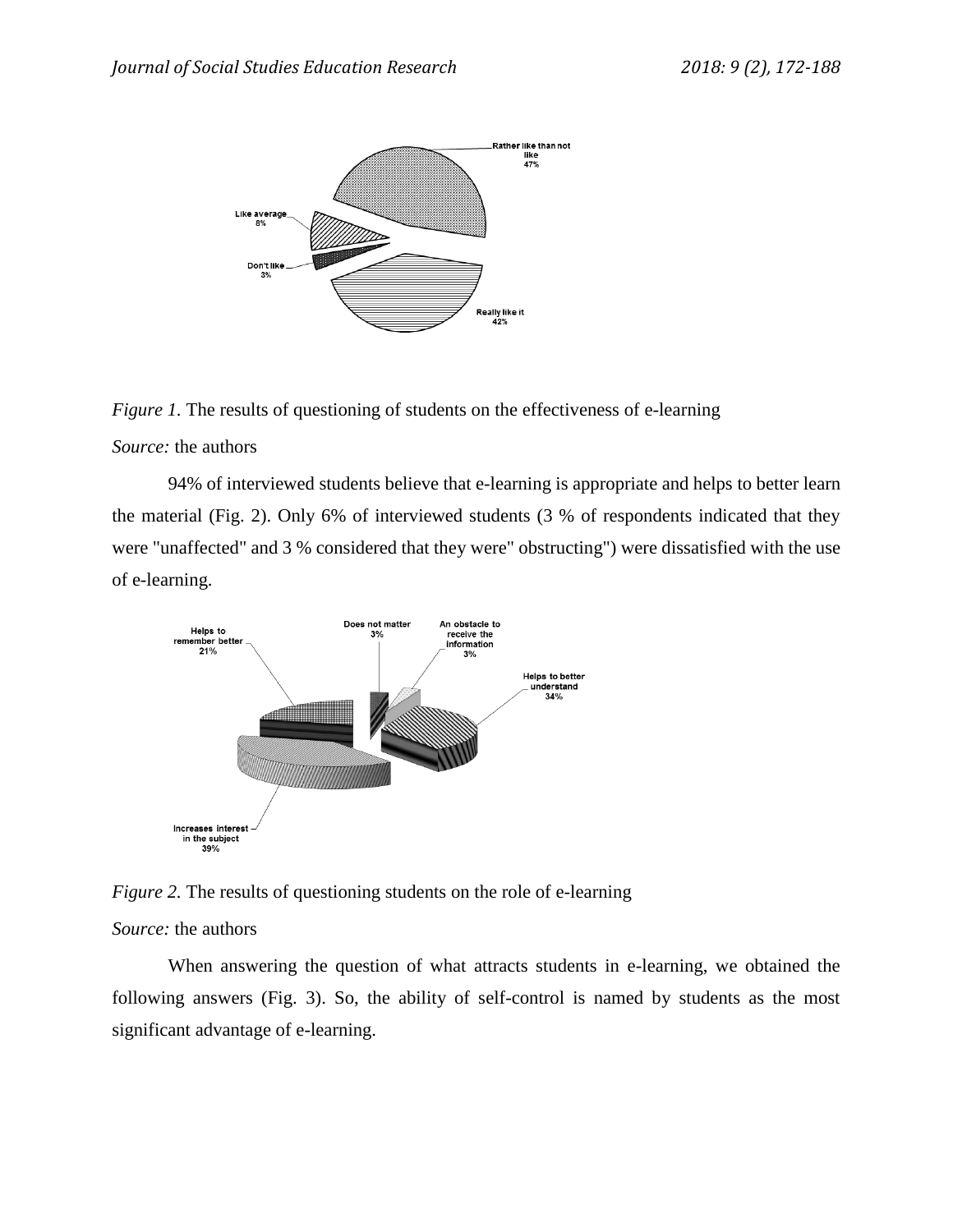

*Figure 3.* What attracts students in e-learning?

### *Source:* the authors

Will the desired educational and economic impact be achieved with improved teacher's ability to use information and telecommunication technologies of electronic education for providing training to a larger number of students, geographically dispersed? In traditional learning environment, the instructor can instantly receive necessary feedback from the learners and immediately respond to it as necessary, adjusting the training material as he/ she sees necessary for the facilitation of its absorption. To address the lack of immediate feedback in elearning and prepare high-quality electronic courses, the content designer should rely on the specific experience of expert f2f trainers, but such trainers do not always have the necessary time, capacity, or required computer skills. Surveys conducted at the Faculty of Distance learning showed that 99,9% of teachers consider that the use of e-learning influenced teaching methodology and saved their time (Fig. 4).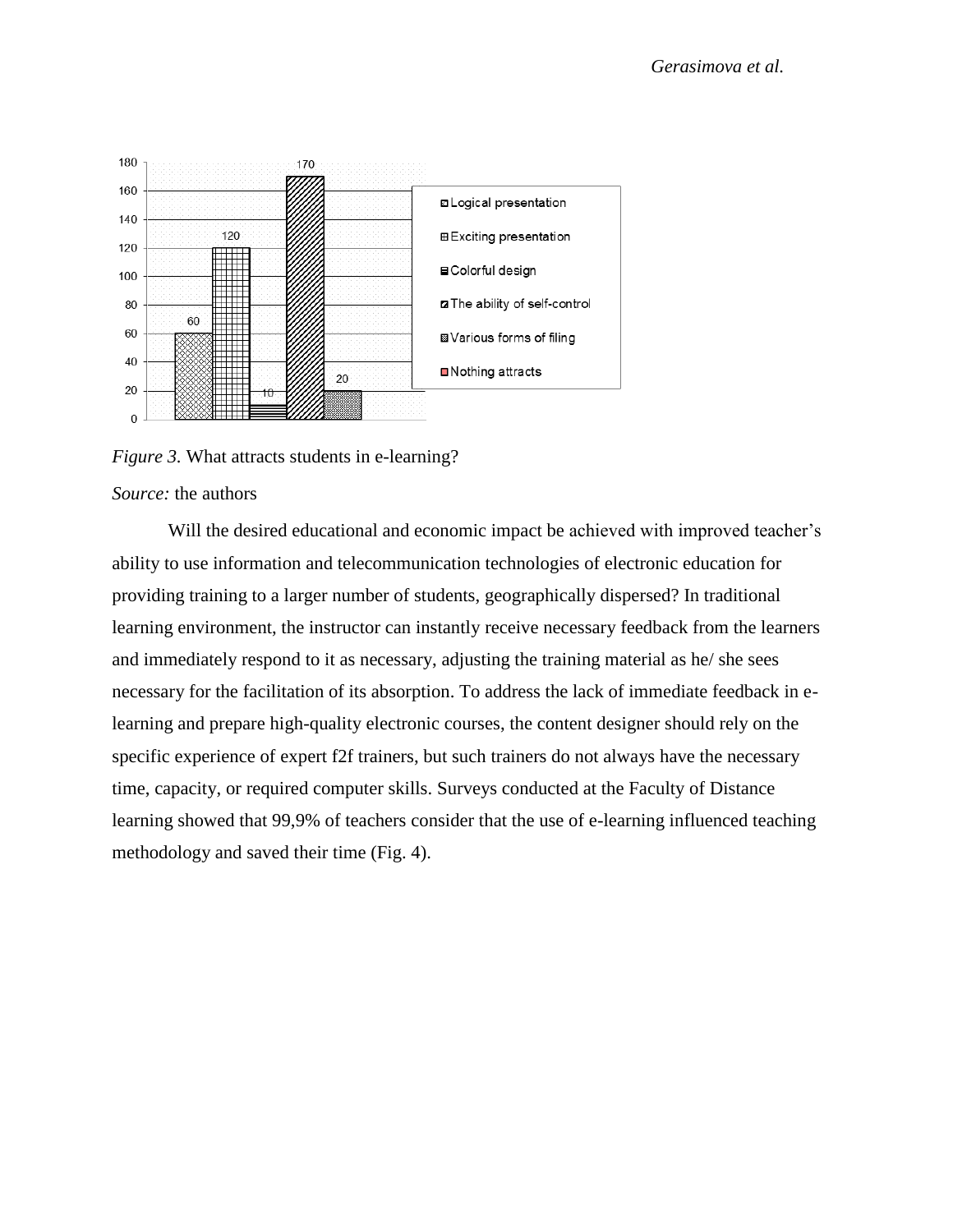

*Figure 4.* A survey of teachers. The distribution of answers to the question on the role of elearning

## *Source:* the authors

56% of teachers agree with the statement that the systematic use of e-learning in the educational process helps to better understanding, and the 33% agree with the statement that exercising the e-learning approach can increase the interest. The following diagram shows what attracts teachers to e-learning (Fig. 5).



*Figure 5.* What attracts teachers in e-learning?

*Source:* the authors

So, parallel with presentation control and the possibility of independent work of students are named by teachers as the most significant advantage of e-learning.

# **Conclusion**

The e-learning is playing an increasingly important role in modern academic education and corporate training, and this it is not a temporary trend. To make it the most effective and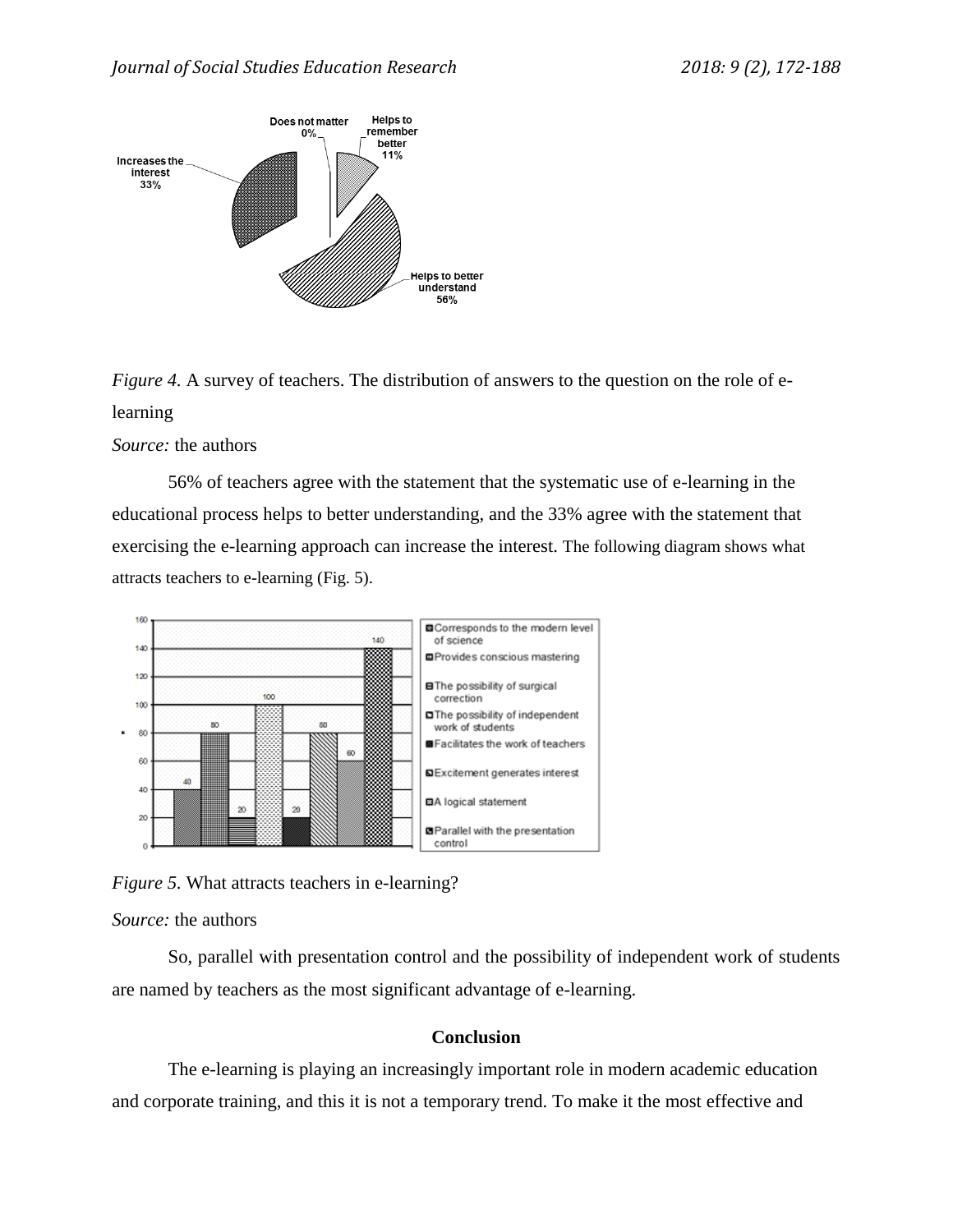engaging, it is crucial to maintain and monitor the quality of the online training programs, for example, through establishing inter-University Centre for quality assessment of e-learning courses and resources. It is also necessary to take into account the complexity of e-learningrelated issues, from improving IT literacy of trainers and designers to creating complex digital curriculum of universities. The ambitious goal of reaching full implementation of digital curriculum will not become a reality without collaboration between different players such as academia, instructional designers and learning practitioners, as well as IT- and platform providers.

Trainers and course designers must possess not only the technical and pedagogical skills to use technology but also the willingness to integrate technology in their teaching practices (Gura & Percy, 2005). Their full support, commitment, time, and experience are critical components for success. Trainers' professional development programs should be designed to equip them with technical skills and pedagogical knowledge to successfully present and implement the digital curriculum.

The authors recommend conducting further research on the topic, possibly focusing on comparison between e-learning and blended learning approaches. For example, it is recommended to conduct separate surveys of students and professors on effectiveness of elearning vs blended learning approach, overall satisfaction on each method, applicability of the knowledge received, extent to which knowledge "sticks" to the learner when delivered through the e-learning channel, as well as to study the specific "ideal" characteristics for the IT platforms and hardware on which e-learning is best perceived. The current research demonstrates that elearning is most effective in developing technical skills and delivering the learning curriculum, while the "soft" skills development is still considered to be best achieved in the f2f environment. It is recommended to deepen the research and conduct more surveys to find out more on how the innovative approaches could enhance the development of interpersonal and managerial – "soft" skills

## **Acknowledgements**

We thank Oxana Minchenko, a Learning Specialist at the World Bank Group, for comments that greatly improved our article, for her professional advice on the subject matter.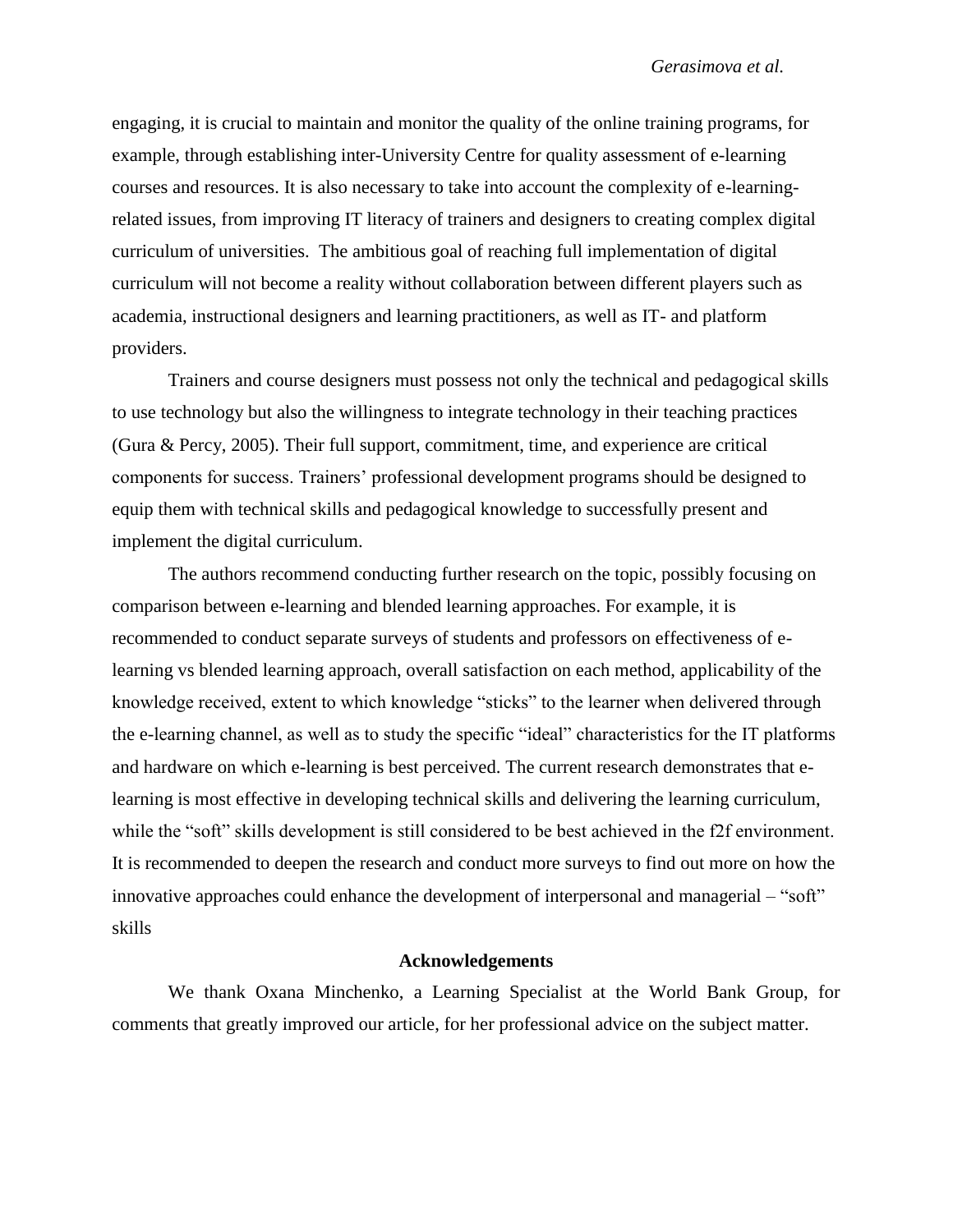#### **References**

- Al-Awidi, H.M., Aldhafeeri, F.M. (2017). Teachers' Readiness to Implement Digital Curriculum in Kuwaiti Schools. *Journal of Information Technology Education: Research*, 16, 105-126.
- Allen, I.E., Seaman, J. (2013). Changing course: Ten years of tracking online education in the United States. New-buryport, MA: Sloan Consortium.
- Bonk, C.J., Olson, T.M., Wisher, R.A., Orvis, K.L. (2002). Learning from focus groups: An examination of blended learning. *International Journal of E-learning & Distance Education*, 17(3), 97-118.
- Bruskin, S. (2016). Methods and tools of advanced business analytics for corporate information analytical systems in the digital transformation era. CEUR Workshop Proceedings, 1761, 449-454.
- Cheng, Y.-M. (2011). Antecedents and consequences of e-learning acceptance. *Information Systems Journal*, 21(3), 269–299.
- Chih-Min Ma, C.-M. C., & Cheng, B.-W. (2013). Integrating technology acceptance model and task-technology fit into blended e-learning system. *Journal of Applied Sciences*, 13, 736- 742.
- Costley, J., Hughes, C., Lange, C. (2017). The Effects of Instructional Design on Student Engagement with Video Lectures at Cyber Universities. Journal of Information Technology Education: Research, Volume 16, 189-207.
- Davis, F. D. (1985). A technology acceptance model for empirically testing new end-user information systems: Theory and results. PhD thesis. Massachusetts: Massachusetts Institute of Technology.
- Davis, F.D., Bagozzi, R.P., & Warshaw, P.R. (1989). User acceptance of computer technology: A comparison of two theoretical models. *Management Science*, 35(8), 982–1003.
- Eady, M. J., Lockyer, L. (2013). Tools for learning: technology and teaching strategies. In: Learning to teach in the primary school. URL: <http://ro.uow.edu.au/cgi/viewcontent.cgi?article=1413&context=asdpapers>
- Hsieh, L.-Y., Lu, Y.-J., Lee, Y.-H. (2014). Using the technology acceptance model to explore the behavioral intentions toward blended learning. In: Liberona, D., Uden, L. (Eds.). Learning technology for education in cloud. MOOC and big data. Springer, 195–203.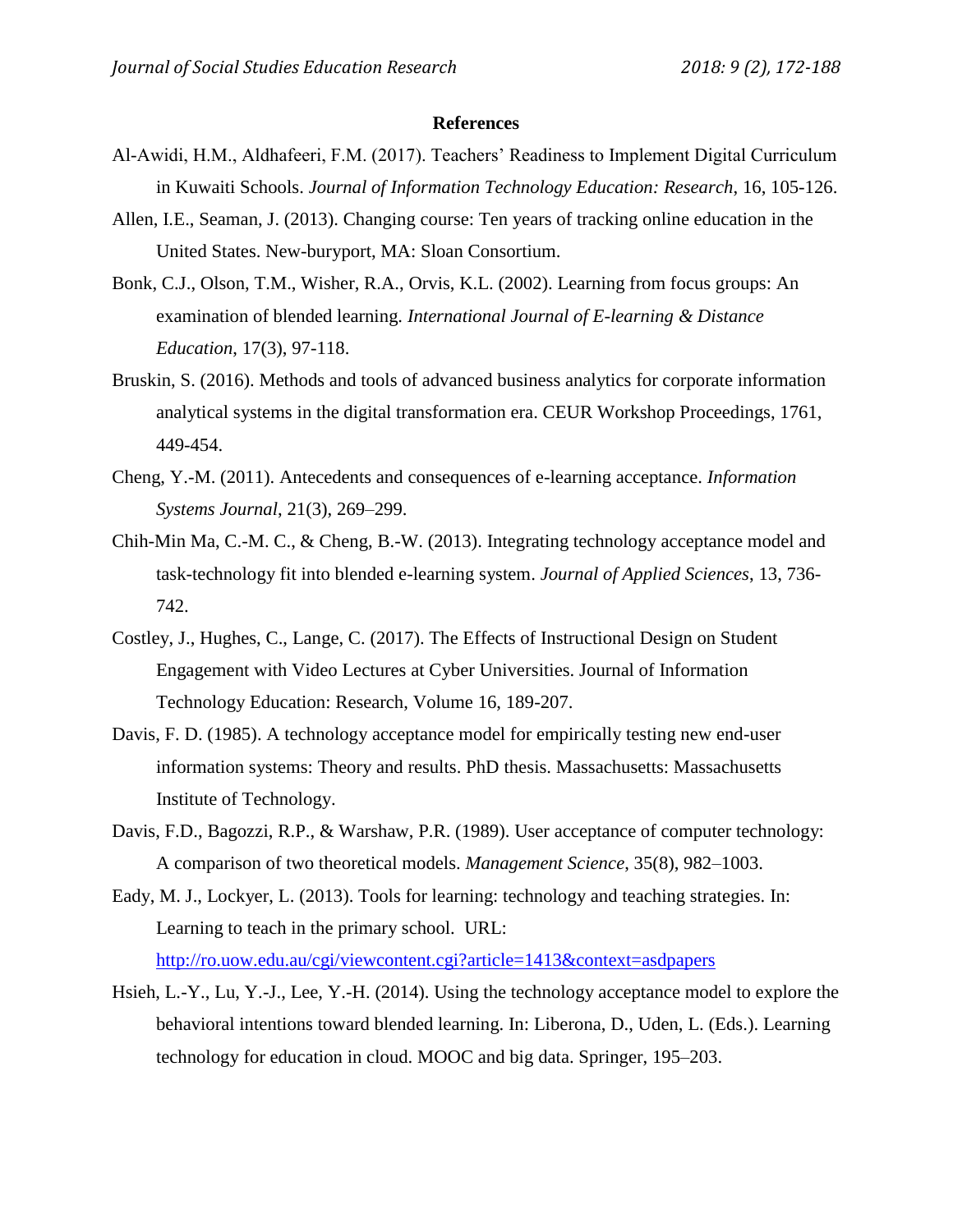Huynh, Q. L., & Le Thi, T. L. (2014). The mediating role of the perceived usefulness in the acceptance of e-learning. International Journal of Humanities and Social Science Invention, 3(2), 37-42.

Industry Report (2014).URL:<https://www.ibisworld.com/industry-trends/>

- Garrison, D. R. (2011). E-learning in the 21st century: A framework for research and practice.Taylor & Francis.
- Gladilina, I.P., Polovova, T.A., Sergeeva, S.A., Antipova, J.O., Umanetc, D.O. (2016). Professional competences of specialists in purchasing as a factor of purchasing activity quality*. Journal of Internet Banking and Commerce*, 21, 007.
- Graham, C.R., Woodfield, W., & Harrison, J.B. (2013). A framework for institutional adoption and implemen-tation of blended learning in higher education. *The Internet and Higher Education*, 18, 4-14.
- Gura, M., Percy, B. (2005). Recapturing technology for education: Keeping tomorrow in today's classrooms, Lanham, Maryland: Scarecrow Education.
- Kim, C., Santiago, R. (2005). Construction of E-learning environments in Korea. *Educational Technology Research and Development*, 53(4), 108-115.
- Konak, A., Kulturel-Konak, S., Nasereddin, M., Bartolacci, M. R. (2017). Impact of Collaborative Work on Technology Acceptance: A Case Study from Virtual Computing. *Journal of Information Technology Edu-cation: Research*, 16, 015-029.
- Kovaltchuk, A., Dedusenko, E., Blinova, E., Miloradov, K. (2016). Concept and Procedures of Crisis Management in Russian Hotel Enterprises. *Journal of Environmental Management and Tourism*, 7(3), 473-480.
- Lee, H., Lee, S. (2015). Analysis of various influences and factors on academic persistence of cyber university students. *International Journal of Service, Science and Technology*, 8(10), 211-222.
- Lim, S. (2014). White Paper on ICT in Education Korea. Korea Education and Research Information Service. URL: https//english.keris.or.kr/whitepaper/WhitePaper\_eng\_2014.pdf
- Moeller, B., Reitzes, T. (2011). Integrating technology with student-centered learning. Quincy, MA: Education Development Center, Inc. Nellie Mae Education Foundation.
- Morgan, K.R. (2002). Blended learning: A strategic action plan for a new campus. Seminole, FL: University of Central Florida.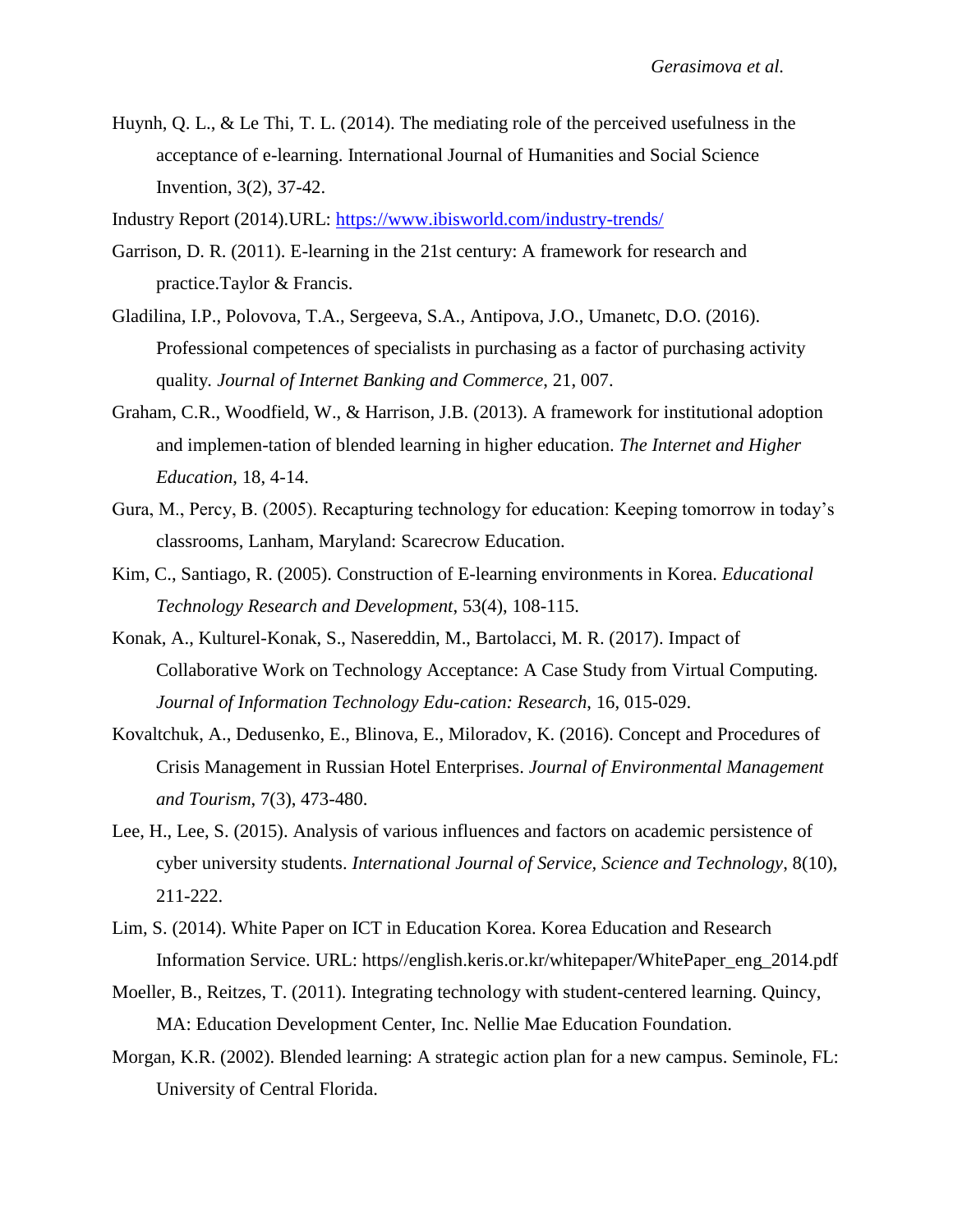- Nedelkin, A.A., Titov, V.A., Tikhomirova, E.I., Romanova, Y.D. (2016). The processing's automation of digital documents for hypertext scientific library. ARPN Journal of Engineering and Applied Sciences, 11(7/1), 4681-4684.
- Nikolaeva, Y.S., Pak, N.I. (2017). Newest web-technologies for studying and diagnosing individual abilities of learners. *Journal of Social Studies Education Research, 8*(2), 130- 144.
- Pappas, Ch. (2015). Advantages and Possible Limitations Of Online Learning. URL: <https://elearningindustry.com/advantages-and-possible-limitations-of-online-learning>
- Park, S.Y. (2009). An analysis of the technology acceptance model in understanding university students' behavioral intention to use e-learning. *Educational Technology & Society*, 12(3), 150–162.
- Purcell, K., Buchanan, J., Friedrich, L. (2013). The impact of digital tools on student writing and how writing is taught in schools. URL: [http://www.pewinternet.org/files/old](http://www.pewinternet.org/files/old-media/Files/Reports/2013/PIP_NWP%20Writing%20and%20Tech.pdf)[media/Files/Reports/2013/PIP\\_NWP%20Writing%20and%20Tech.pdf](http://www.pewinternet.org/files/old-media/Files/Reports/2013/PIP_NWP%20Writing%20and%20Tech.pdf)
- Saadé, R., Nebebe, F., Tan, W. (2007). Viability of the " technology acceptance model" in multimedia learning environments: a comparative study. *Interdisciplinary Journal of Elearning and Learning Objects*, 3, 175–184.
- Sánchez, R.A., Hueros, A.D. (2010). Motivational factors that influence the acceptance of Moodle using TAM. *Computers in Human Behavior*, 26(6), 1632–1640.
- Tarman, B., Chigisheva, O. (2017). Transformation of educational policy, theory and practice in post-soviet social studies education (Editorial). *Journal of Social Studies Education Research*, 8(2), I-IV.
- Tarman, B. (2017). Editorial: The Future of Social Sciences*. Research in Social Sciences and Technology, 2*(2). Retrieved from http://ressat.org/index.php/ressat/article/view/329
- Tarman, B. (2016). Innovation and education. *Research in Social Sciences and Technology, 1*(1), 77-97.
- Mauch, J., & Tarman, B. (2016). A historical approach to social studies laboratory method. *Research in Social Sciences and Technology, 1*(2), 55-66.
- Tran, K.N.N. (2016). The adoption of blended e-learning technology in Vietnam using a revision of the Technology. Acceptance Model. *Journal of Information Technology Education: Research*, 15, 253-282.